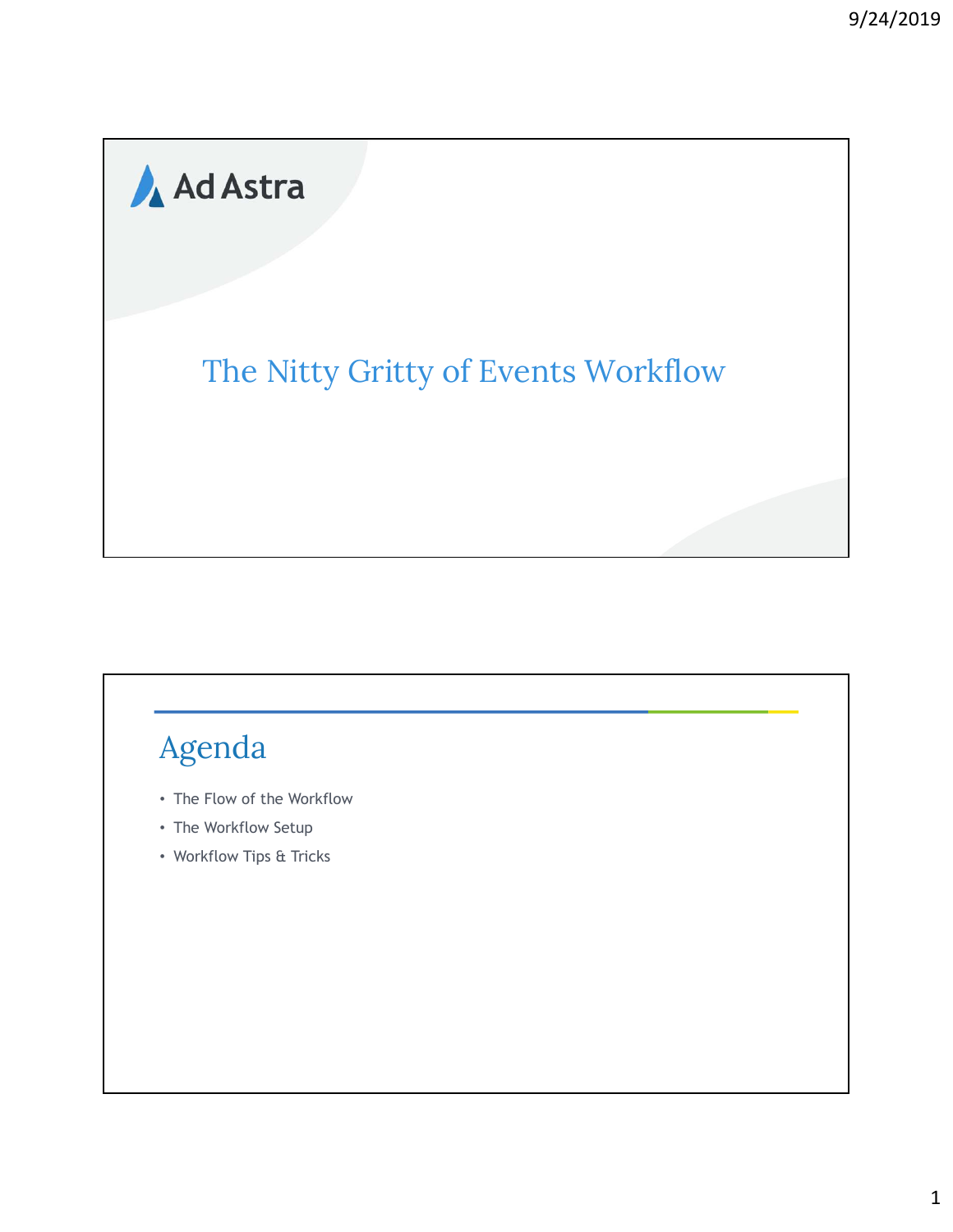

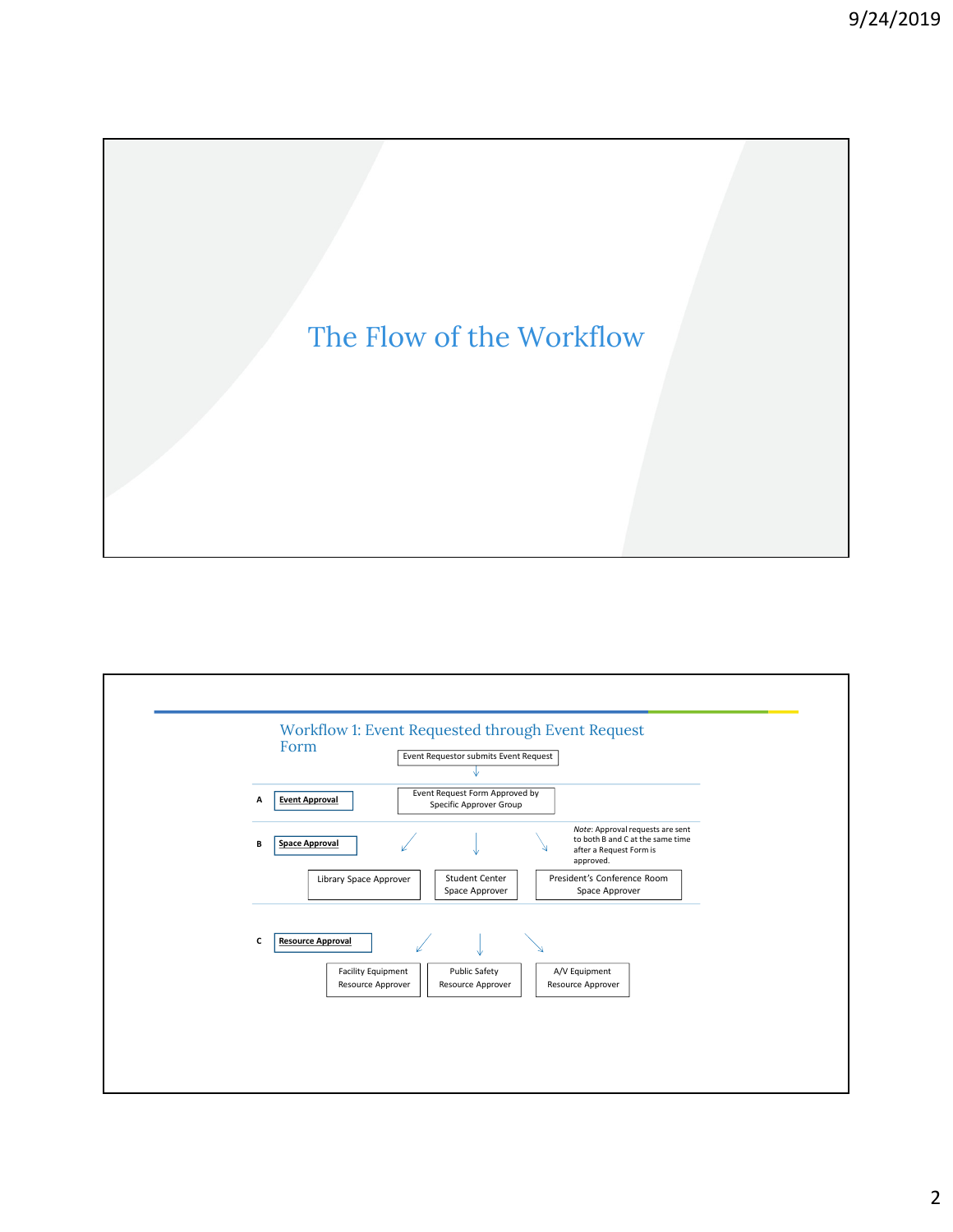

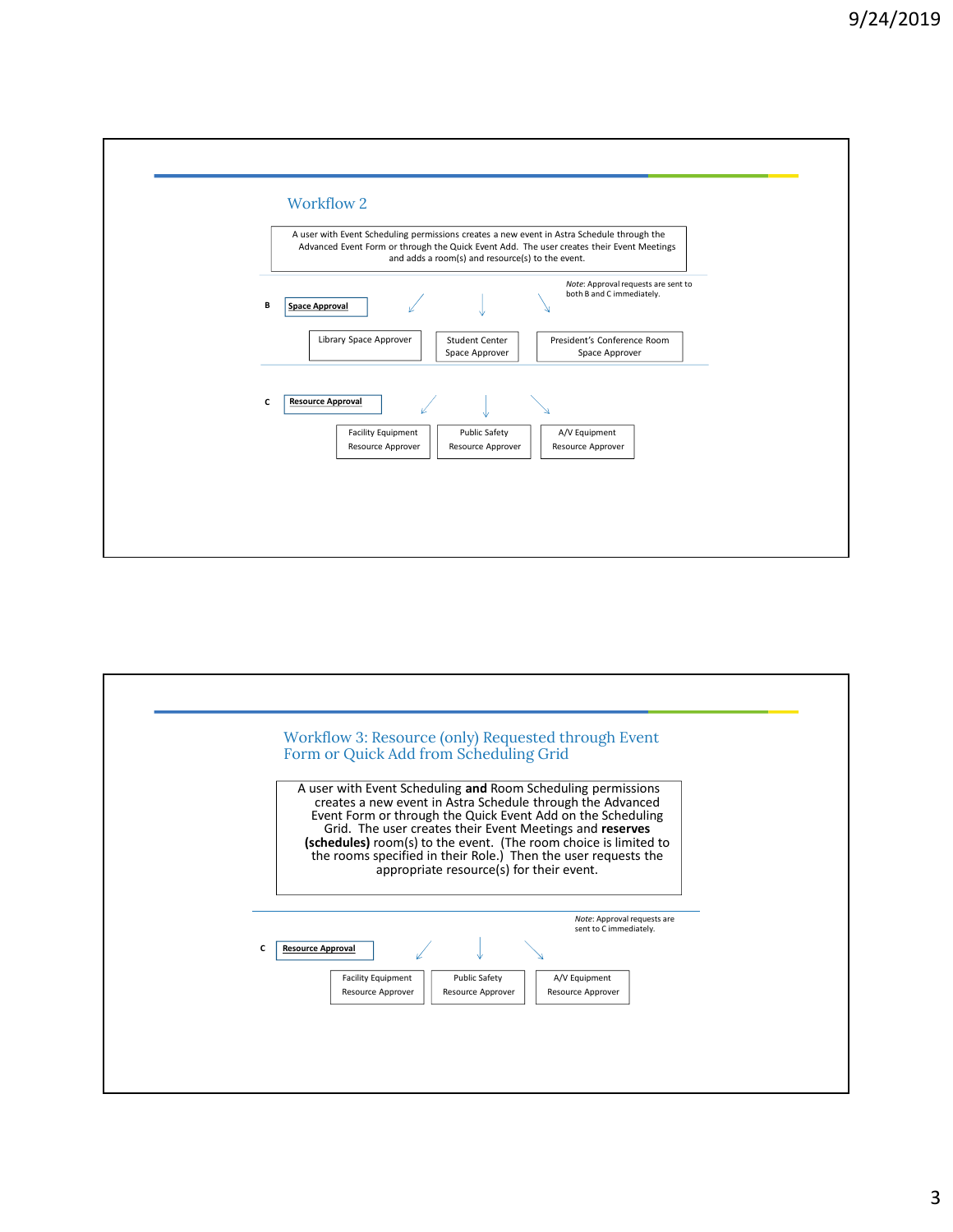# Workflow Setup

### Workflow Setup

- Centralized: Event Requests
	- Create Event Request Template(s)
	- Create Approval Group(s)
	- Edit Role Permissions as needed
		- Common Hiccup: My workflow isn't triggering, and my events are going straight to a scheduled status.
- Decentralized: Room OR Resource Requests
	- Create Approval Group(s)
	- Edit Role Permissions as needed
		- Common Hiccup: There's an event in an incomplete status, but no one has a notification for it.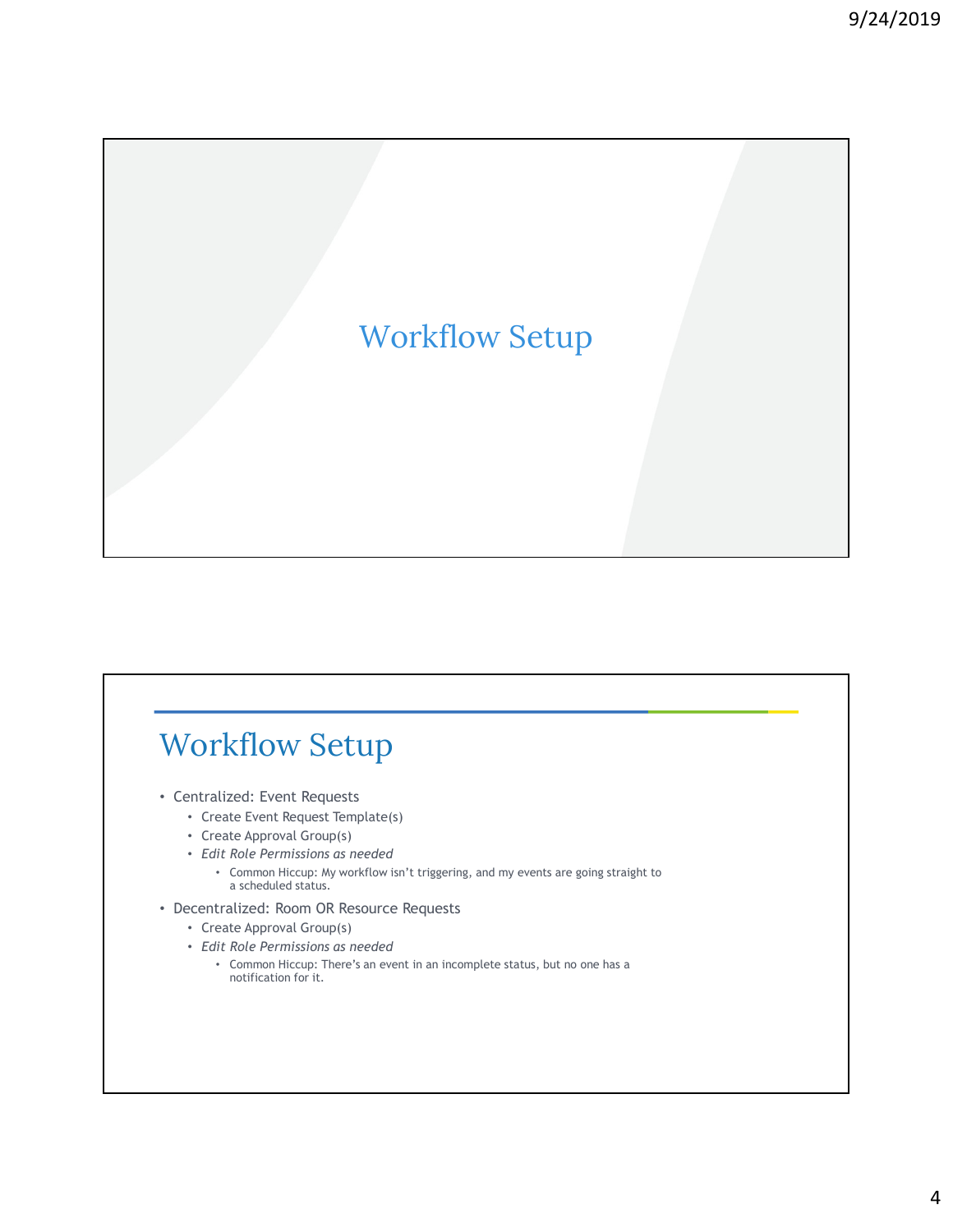### Workflow Tips & Tricks

# Workflow Tips & Tricks

- Event Request Forms
	- Assigned to roles (Guest, Faculty/Staff, Student, etc.)
- Can link directly to form WITHOUT the user having to sign in for GUEST forms Figure 1<br>• Can break apart Can break apart "Add a Meeting" – previously known as the meeting<br>• Can link directly to form WITHOUT the user having to sign in for GUEST<br>• Can link directly to form WITHOUT the user having to s
	- generator
	- Custom Display Content
	- Request meeting with only resources